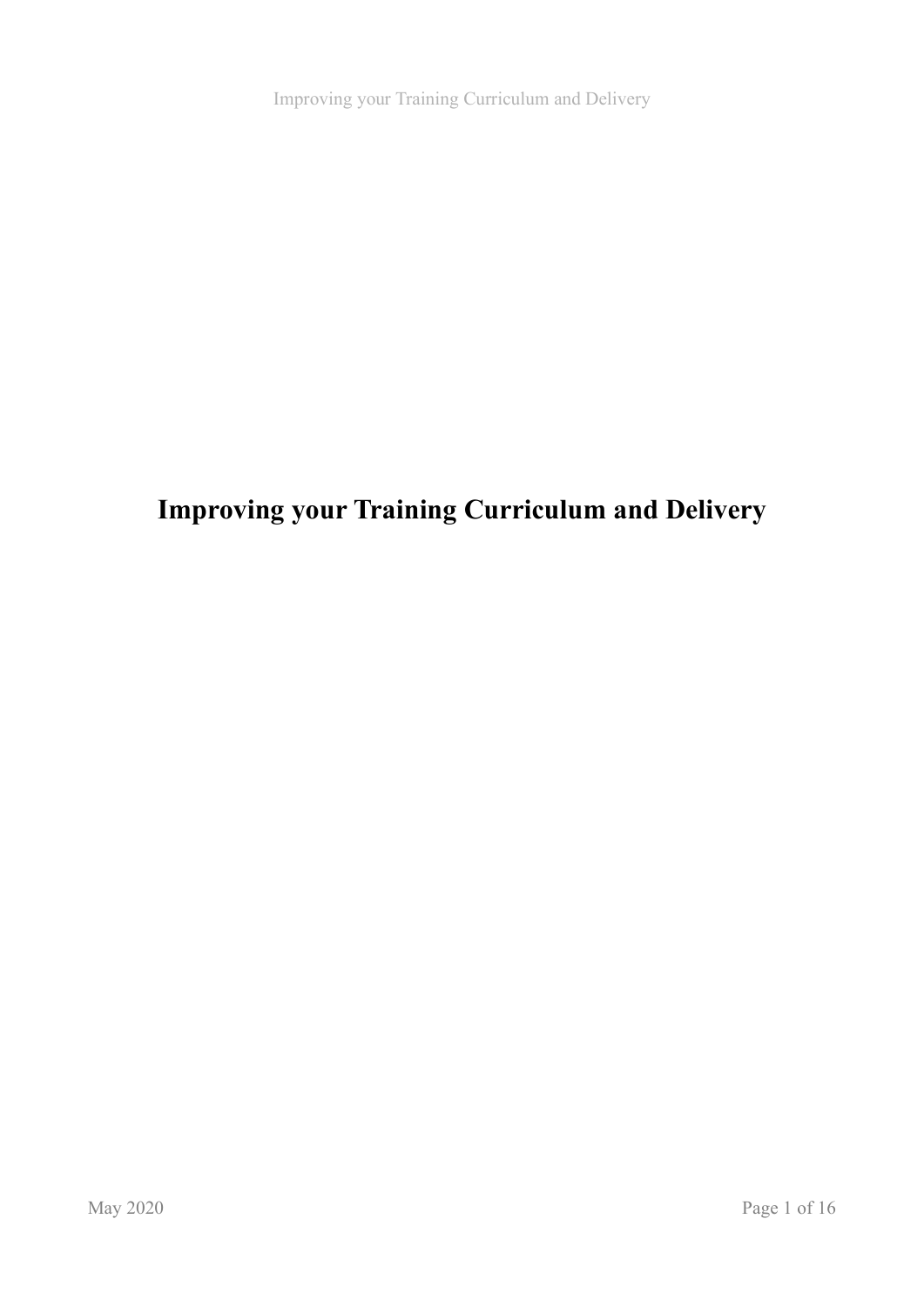## [pause]

**0:01:27 Cherita:** Hello, everyone, we'll be starting shortly. Please hold on.

[pause]

**0:01:53 Meradith:** Good afternoon, everyone. Thanks so much for your patience. We were getting ready to get started and my phone wouldn't come off mute so, that was awkward. Thanks, everyone, so much for joining us today. My name is Meradith Alspaugh and I am joined here by Chris Pitcher, my colleague from ICF and you are here for the, Improving Your Training Curriculum and Delivery session. So, we are very excited that you joined us today. We are looking forward to the next hour of talking about some tips and more information about training curriculum and delivery. So, before we jump all the way in, though, I do need to do a couple of housekeeping items. We are recording this session. It will last approximately 60 minutes. There will be a link to the recording and the presentation slide posted to the HUD Exchange in the very near future. During this session, everyone is in listen-only mode. However, please feel free to submit questions at any time using the Q&A box. I think it's over on the right-hand side of your screen there. We will be answering questions throughout the session. We might save some for different parts of the session if we know we're going to come back to it, but we'll do our best to get those answered.

**0:03:21 Meradith:** If you don't get your question answered, if you have a community-specific issue, don't forget you can always submit through the AAQ desk on the HUD Exchange. Also, if you're having any trouble hearing the audio through your computer, please use the chat box and our wonderful support team here will work with you on getting you the phone number and getting you connected into the session.

**0:03:52 Meradith:** Just want to start really quickly here with a quick overview of NHSDC. I believe you're probably all familiar with NHSDC but just really quickly, the National Human Service Data Consortium is an organization focused on developing effective leadership for the best use of information to manage human services. Typically, the NHSDC group sponsors two or holds two conferences every year, as we all know. In these different challenging times, the spring April session that was planned for Minneapolis has been rescheduled to this. So, we're really excited that you all could join us, and we can try something new here and see how this virtual NHSDC conference goes.

**0:04:43 Meradith:** You will be, like I said, be able to get the link and recordings of this from the HUD Exchange. I also believe they will be posting it to their site at nhsdc.org. You're encouraged to go there, register for their email after these sessions. NHSDC is also sending out surveys so they would really appreciate it if you went to their website, signed up for email and participated in any of their surveys. Okay. So, kicking off what we're here to talk about today.

**0:05:18 Meradith:** So, like I said, we're here for improving your training curriculum and delivery session. Our goal here by the end of this session is that you'll have a general understanding of how HMIS training impacts overall HMIS implementation. We're going to talk a little bit about adult learning theory so, hopefully, you can have some basic understanding of those concepts, also some different approaches to developing training materials, different approaches to delivering training through different modalities including individualized in-person or remote training in- person or remote group learning and then, also some self-directed resources.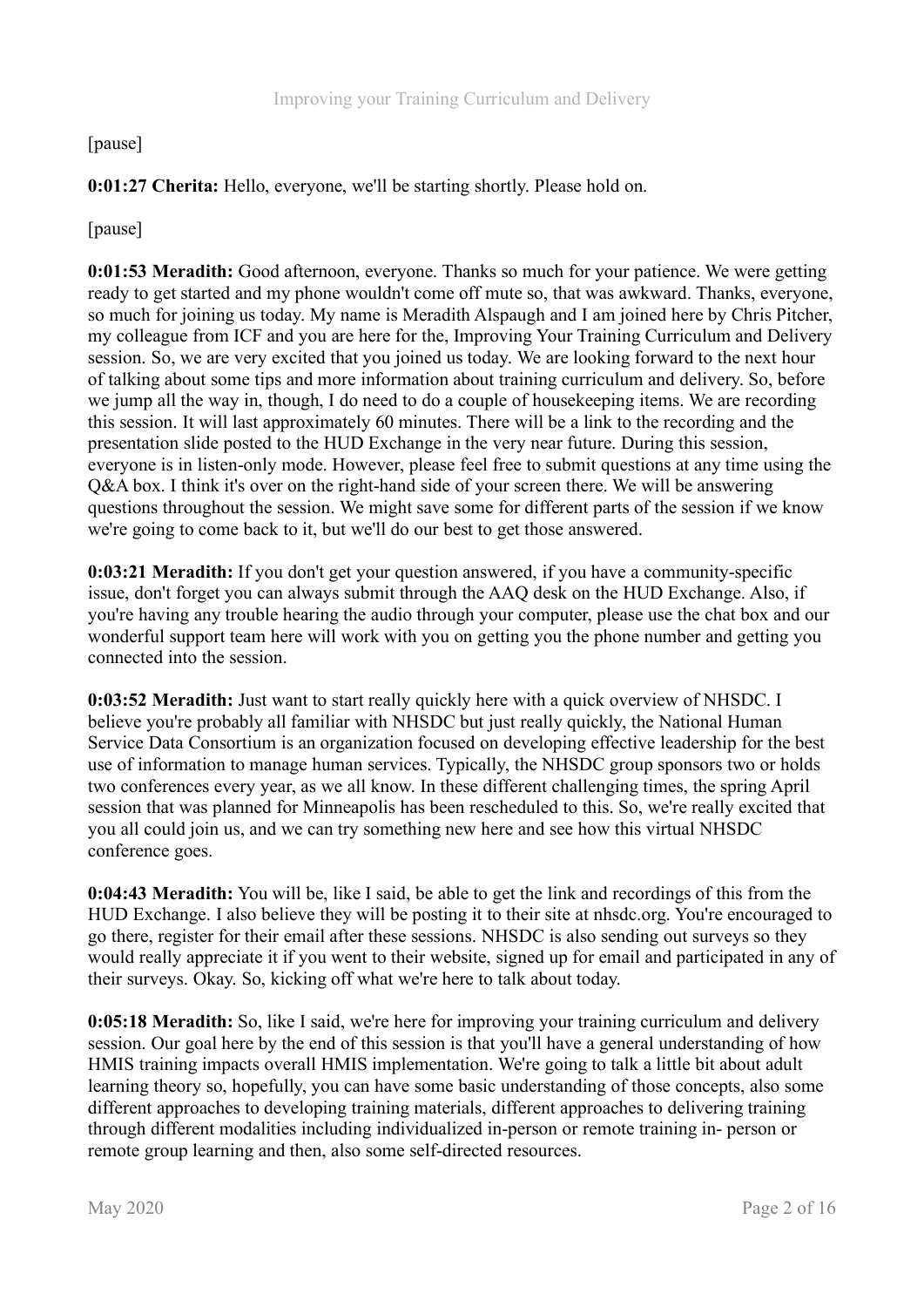**0:06:05 Meradith:** Just really quickly, what I just walked through there our agenda, Chris and I are going to talk a little bit more about ourselves and then, we'll dig into the meat of our presentation today. Just want to say, too, again, please submit questions as you're going, and we will have plenty of time at the end of the session for Q&A as well. So, just really quickly, I know there's a couple hundred of you in here today. Probably, many of you have heard my voice or seen my face on the monthly sys admin call, but for those of you that haven't, just again, my name is Meradith Alspaugh, and I am a TA provider at the Partnership Center. We operate the HMIS Data Lab. We do a lot of our work with HMIS software providers, system administrators, programming. We operate SAGE so, we do a lot on the data management back-end side of things. So, not one of those TA folks that you often get to see that come to your communities and work with you directly, more back-end related but I'm very excited to have a chance to be here with you all today. I want to turn it over to Chris Pitcher who's going to introduce himself and then, take it over from here.

**0:07:20 Chris:** Thank you Meradith and welcome everyone. I see some old friends and some new friends here that have joined us today. I really appreciate it. My name is Chris Pitcher, I work for ICF, I am a HUD technical systems provider, I have been providing TA for 11 years now and I am, unlike Meradith, not in the back end. I often come up to your communities and say, Hey, so we have a nice compliment here. Meradith knows a lot of the stuff around the back end, and I come up and I get to see and talk to a lot of you about how you do your training, and that's what we're going to focus our energy on today. Before we get into the content, let's see who we got here. So, I got a few polls up-front to kind of set the tone. So, the first question is Who are you? Who's in the room today, do we have folks that are representing HMIS leadership from an HMIS lead, HMIS system admin? Do we have our CoC folks? Are there folks from the team of care, whether it's a data community chair, or just someone, a CoC board member, who wants to see what's going on? How about HMIS users and other. I have no way for you to tell me what other is but you can select that. Let's just give it a second here.

**0:08:37 Chris:** Alright, looks like our answers are slowing. Can we produce the result of that poll, and it looks like to me, the vast majority of folks are here, not surprising Meradith, are folks from the HMIS leadership, HMIS leads, HMIS system admin folks, since that's who we're targeting, that's who we are looking to focus these sessions on, so that's great, but I am glad to see that we do have a few folks from CoC and a few HMIS users, and then a couple of others that don't fit into the boxes that we've drawn for you.

**0:09:05 Chris:** Let's go to the next poll. So, we want to know a little bit about where you are today, as far as what your training is in your Continuum of Care. So, the question is, how effective do you think your HMIS training is? Is it effective? Is it ineffective, is it efficient or is it amazing? And obviously, we want to have a lot of folks say amazing because we might be able to glean something from you as community partners. So, let's give that a second.

## [pause]

**0:09:49 Chris:** Alright, it looks like this is off afloat. Let's go ahead and publish these results. So how effective do you think your training is? Looks like 14% said completely ineffective. So, this actually ought to be pretty useful to you guys. We have 36% saying It's efficient, 45% saying it's effective and only 3% think it's amazing. So, most everyone's here to learn a little bit about how we can improve our training delivery, or curriculum, maybe the modalities that we do our training via.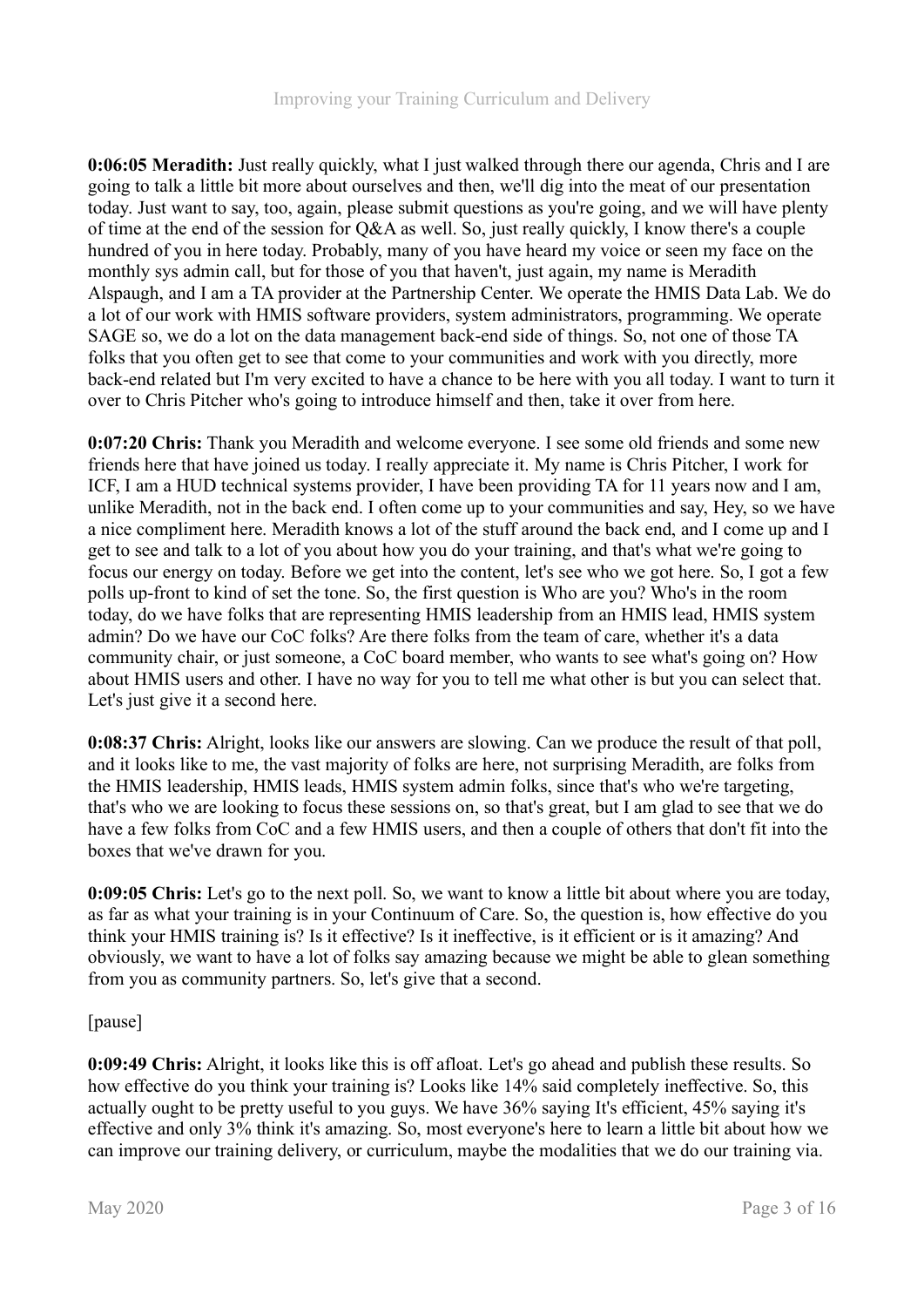Excellent, let's do our last poll and we want to hear a little bit about how you are conducting training right this moment. So how are the majority of your HMIS training being conducted now in your Continuum of Care? And this question is different than when we asked it for the session live because many of you probably due to stay-at-home orders or the pandemic are doing remote, remote training now, but that might not be what you typically do. So, let's let the answers roll in.

**0:11:01 Chris:** Alright, it looks like those have slowed, so let's go ahead and publish those results. Looks like we have pretty much a dead tie for around 23% for folks who do it all in person, or do it all remote about 10% of folks do pre-recorded remote and the vast majority of folks, 41% do hybrid of both, in person and remote, which these days obviously due to the pandemic many of us are going to a remote training situation. We're going to talk about all those different modalities and also some adult learning principles that might help us figure out ways that we can also train. So, we're going to leave the poll now and get into the actual content delivery of this session.

**0:11:45 Chris:** So why is HMIS training so important? A basic fundamental question. Obviously, training is a key component to a healthy HMIS. Without folks being trained, we're not going to have any level of consistency or accuracy. It drives our data quality as well. So, what are we training our users to do? Oftentimes, we're viewing or accessing data in HMIS, we're entering data which is what a lot of folks are doing generating reports and some folks are just analyzing data. So, it might need training that address all those different components. A strong training and delivery plan is going to give us lots of benefits, specifically improving data quality. One of those components of data quality is consistency. We get consistency in our data by making sure that everyone is collecting... Entering that data in a consistent manner. So that is obviously a very key important part of training, is making sure that folks understand how we collect data, how we enter data, what even the data means. Good data and training, a good training and delivery plan is also going to give us better usage of data, build that data-driven capacity or build that data management capacity again, set that consistent expectation for all of our users.

**0:13:09 Chris:** Meradith's going to talk about this in a little bit different and a little bit later. Excuse me. Adults learn differently than children and adults don't all learn the same way. Meradith and I are going to ask you a poll later that we asked ourselves while we're making the session and we learned a lot about ourselves and how we work together as colleagues, based on our learning styles, and I think it's really important to remember those pieces when you're developing training that folks learn differently. Obviously, a consistent and thorough training plan is critical to help us make sure that we have the foundations we need for things like data quality. And we put this little note in here. "If you have a rotten foundation, bad training, your data quality house won't stand". It is really the cornerstone to having good data quality is making sure that folks know how to collect that data.

**0:13:57 Chris:** Remember that training isn't just limited to how to use the data system though. Much of our trainings have to do with how our CoC uses the data system. What are our policies and procedures? What are our procedures around privacy and security, those things aren't just dictated by the data system you use. So, remember that training, when we talk about all these components, there's also a piece that's very specific to your CoC, you're going to have to make sure folks get trained on. Meradith, I'm going to pass it off to you.

**0:14:30 Meradith:** Great. Okay, so let's spend just a couple of minutes talking about adult learning theory. And this might not be something that many of you have really thought about in the development of your training and curriculum plans. And, it's one of those things, and like Chris was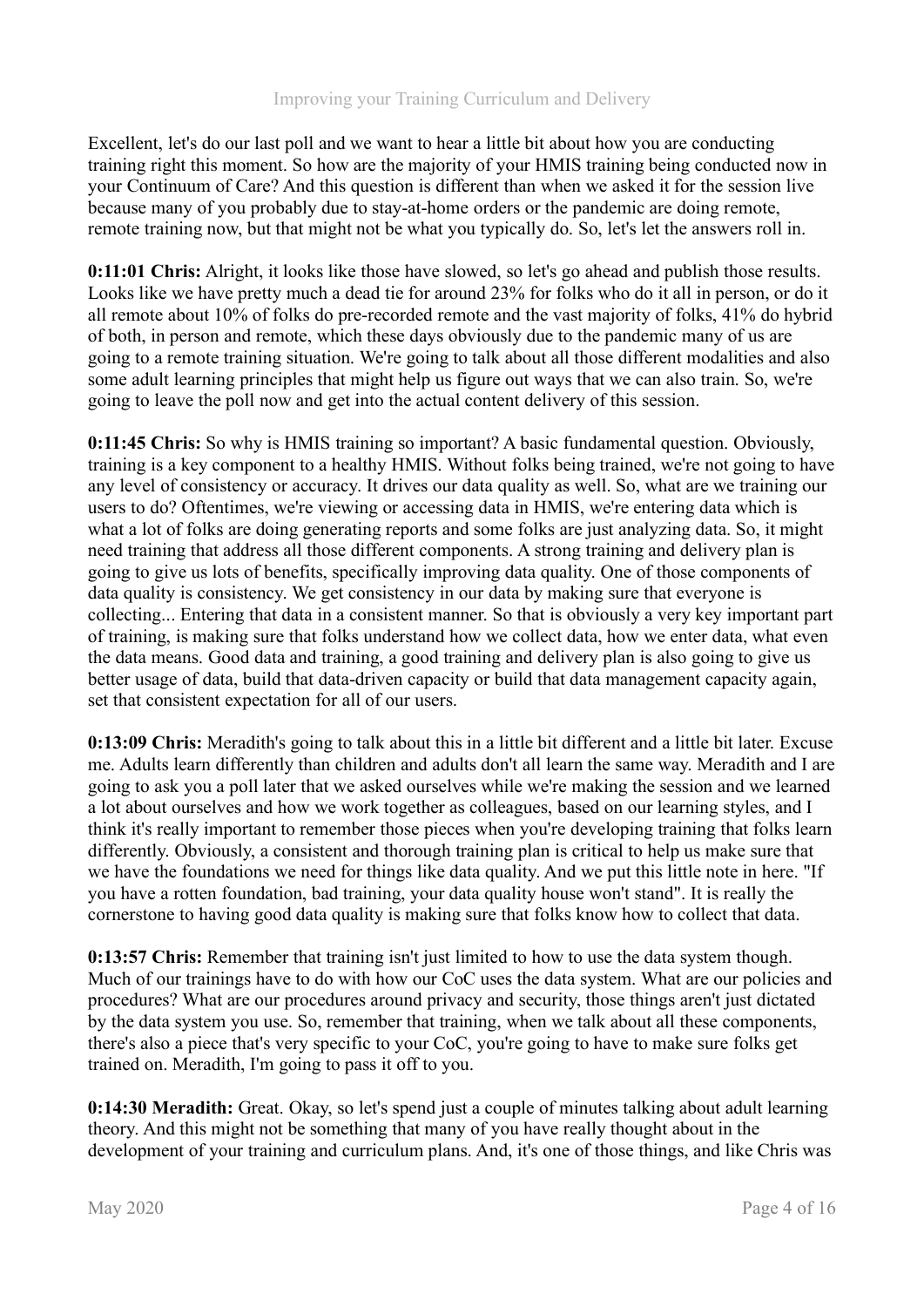saying, we don't necessarily always stop to think about how different people learn things differently. So, we think it's a really good idea to sort of build the foundation around adult learning theories and sort of take a look back, take a step back and look at how you are implementing your trainings, what your training content looks like etcetera.

**0:15:06 Meradith:** So just a couple key points here. And if you want to dive deeper into adult learning theory, there's a ton of information online for you. I encourage you to go do that, if that's something that you're looking at. We're going to keep a pretty high-level perspective here and I just want to talk about these four basic principles. And regardless of which theory you look at, these four are pretty consistent. So, the first thing that adults should have a say in the content and the process of their learning, that adults focus learning on adding to what they already know and have experience. Content should be focused on issues related to their professional responsibilities and learning should be centered on problem solving, rather than memorizing content.

**0:15:53 Meradith:** And I think that one, really, in particular jumps out at me, especially when you think about how kids learn and kids do a lot of memorization and a lot of the same thing over and over and over again, adults aren't going to learn well that way. So, if you're trying to get your users to memorize something, or you just give them a list of things and say, "here's your list of things, do this". That's not necessarily how adults are going to learn best. And that might, you will find, contribute to ongoing issues with your users not potentially using the system correctly, not understanding what they're doing. And then ultimately having those negative impacts on data quality and other things like Chris was talking about.

**0:16:37 Meradith:** Also, in the sort of adult learning theory world here, there are several assumptions that can be made about adult learners. They're self-directed, they have experience, they're ready to learn, problem solving oriented and internally motivated. So again, when you're thinking of content that you are developing for your training curriculum, these five concepts here should be also in your mind, right? Like you know that the adults that you are training on using HMIS or on your policies, whatever it might be, they're ready to learn. They have the experience and they have the motivation to do these trainings. So, again, it's not the same as giving a worksheet or giving a list of things to someone to memorize and learn. These different sort of qualities about adults should also be taken into consideration and taken into account when you're developing these materials.

**0:17:39 Meradith:** One of the popular theories, the VARWK model, because we need more acronyms in our life, identifies four primary types of learners. So, there's visual, auditory, reading, writing and kinesthetic also could be called experiential or hands-on kind of learning, but that wouldn't fit nicely into our... And I just lost the word, it wouldn't fit into VARWK. So, it's important to think about these different types of learners when you're developing your materials, because you may have a booklet that you have written, it might be the best guidebook one could ever write. However, if a number of your adult learners are hands-on type of learners, or they're visual, or they need to hear have these conversations, that's maybe not the best approach to take for them.

**0:18:37 Meradith:** So, it's not that we're saying, "you must do all of these, every training you do has to have a visual, auditory reading and hands-on approach to it", but that's definitely something to keep in mind as you're sort of developing your suites of products or different types of trainings that you are meeting the needs of the different types of learners that you might have. So, I think that takes us to a poll question here. This was the one that Chris and I talked about together to figure out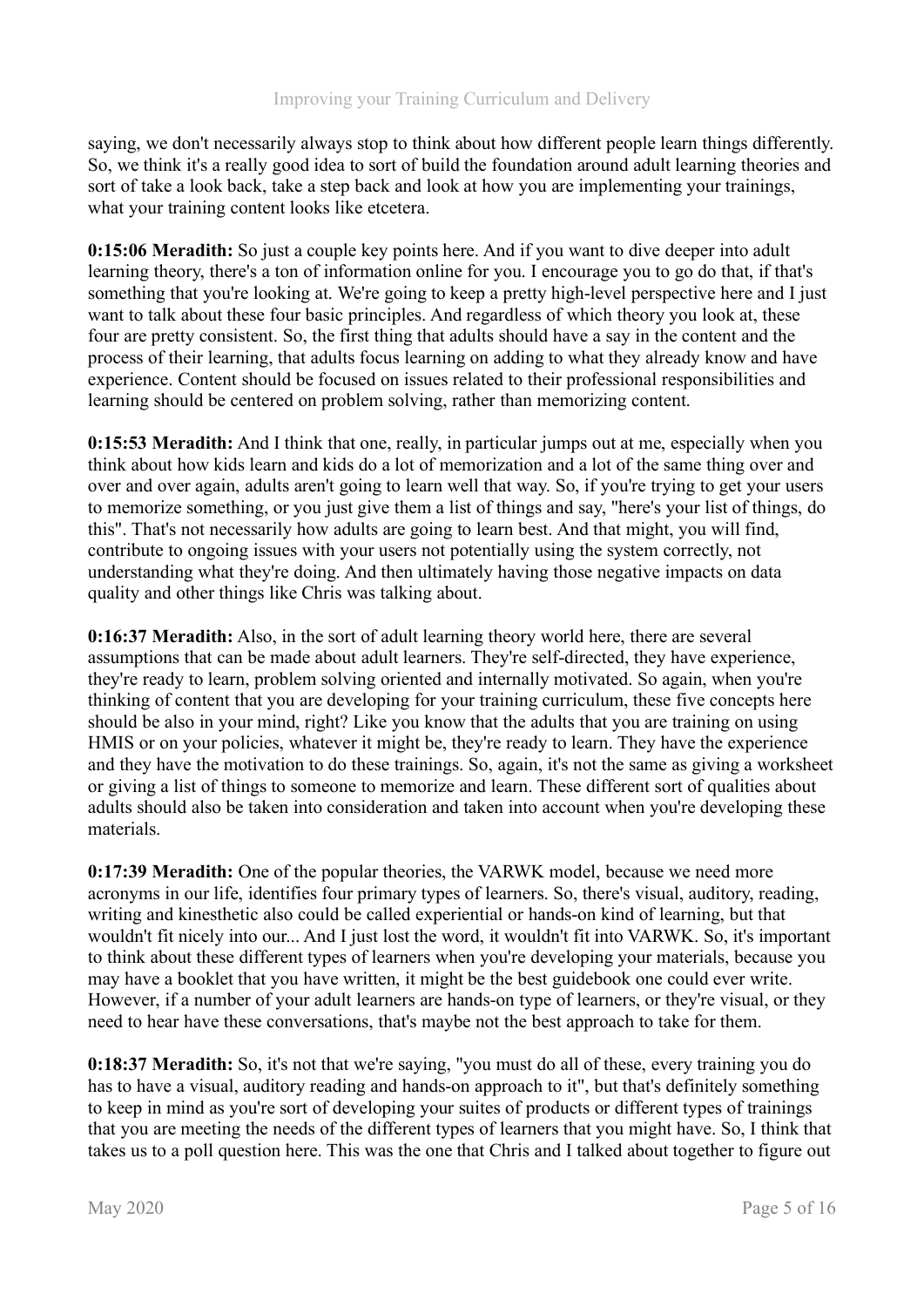what types of learners we are. So, I just want to... We want to put this one out there to learn more about what kind of learner you think you are.

**0:19:12 Chris:** And Meradith, while we wait, I can talk about our experience. When we were setting this together, I said, for me, I'm very auditory, which is why you'll email me, and I will call you back. Because I need to hear it. But you've had a very different feeling about yourself.

**0:19:32 Meradith:** Right. No, I'm a reading and writing and even like, I keep a notebook here. This is my big five-star notebook that I learned when I write things down and I can go back and read it again. So, there's a bit of that sort of experiential and kinesthetic type of learning that I like to do, but really what I need to be able to do is write it down and then go back and read it again. Okay, so it looks like we are pretty... It's interesting. We're pretty split, you can publish that if you haven't already. Cherita, thank you.

**0:20:08 Meradith:** A significant number of visual learners, and then about 28% reading, writing and hands on, very few auditory only. So, you're a unique set. But I think that's an interesting point, right? Like if you're doing your trainings with folks, and you're doing, especially now in our new landscape of remote training, if you're just getting on conference calls and talking at people, good chance most people aren't getting it. They're not auditory learners, they need to see it, they need to read it, write it, do it. And so, I think keeping those principles in mind when you're developing those trainings, they're going to be what's critical to having a successful training plan. Chris, I think that's back to you now.

**0:21:00 Chris:** It is. And thank you, thank you very much. My slide just popped on me there. So, we're going to talk about developing the curriculum. What do your users need to know? Not every user needs to know everything. Many of us train by roles, but there are certainly things that, when you're developing your curriculum, you want to consider. So, we're going to talk about those things, but mostly in the form of, what different types of training might we offer? There are a few questions you might want to ask yourself as you get ready to develop your curriculum.

**0:21:31 Chris:** Who establishes the training requirements? Is that something that the HMIS lead, or maybe a certain staff person in HMIS lead is in charge of? Does your CoC or HMIS governance, does that tell that you actually need to go to the data committee to change your training? There are many different ways to figure out who establishes it, but ultimately, someone needs to do the work. How often are those policy and requirements reviewed and updated? HUD tells us that almost all of our documents should be updated annually. Let's look at our policy procedures, look at our training plans.

**0:22:02 Chris:** So how do you operationalize that? How does that work within your community? And how are your training resources accessed? Do you offer only training in a hard copy, just send people a training? Are you using remote technologies to do this, as many of us probably are at the moment, including Meradith and I at this exact moment? And maybe you're using a Learning Management System, LMS. That is something that we'll talk about more as we get into this developing training curriculum. And what we see folks doing more and more naturally is looking at things like a Learning Management System, to be able to do some content and knowledge management.

**0:22:44 Chris:** So, let's talk about the basics. What do we need in our basic training? Well,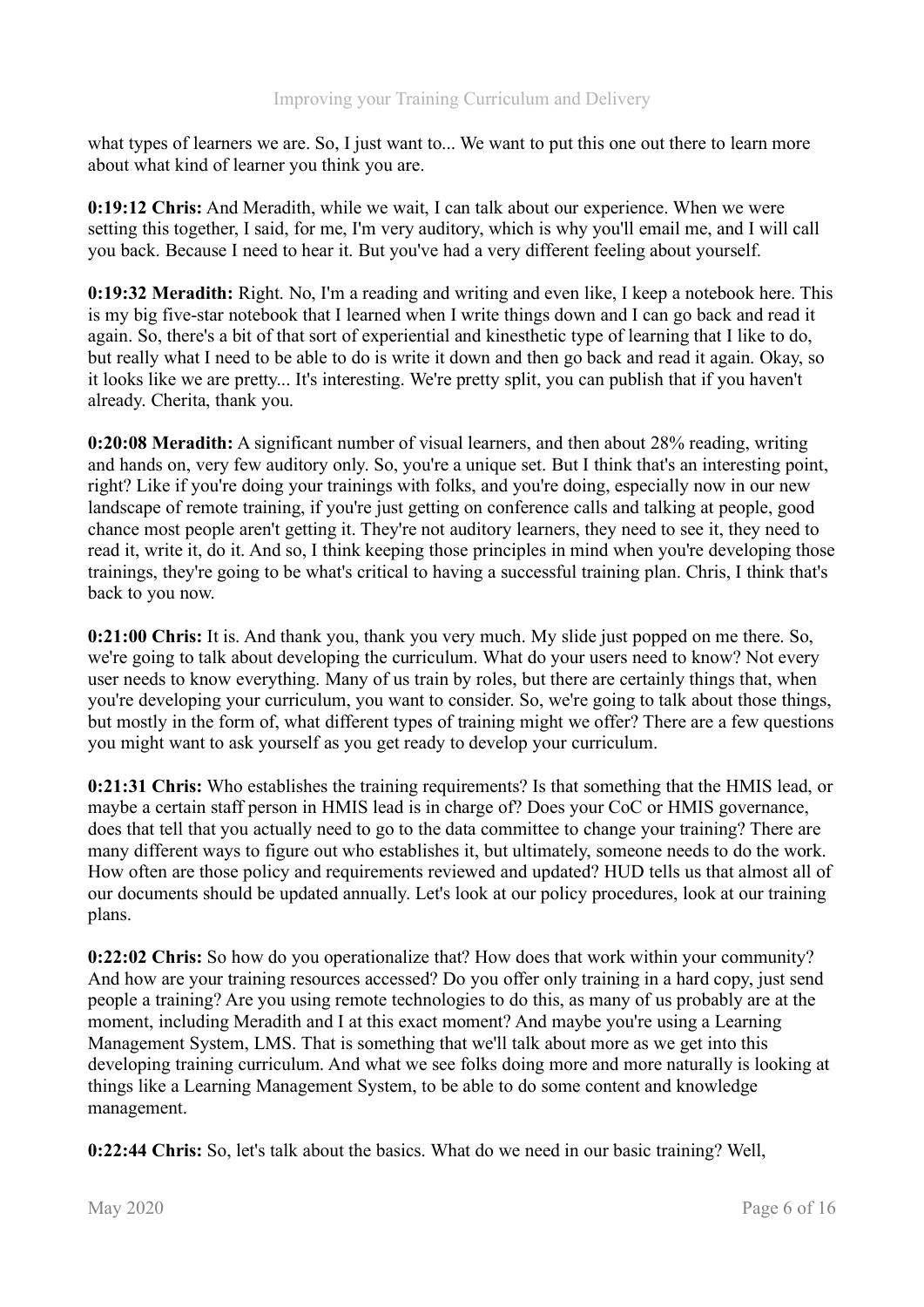certainly, new users. New users, as new users come on, they need to know how to use the data system. That's very clear. Is that something that you do, as the HMIS lead? Is that something you do as HMIS system admin? Is that something that your vendor provides, or a third party? So, who's doing that training? How are you identifying new users? Is there a process within your continuum to get into the training queue? Do you have to be approved by a data committee to be able to get access to HMIS? Those are things you're going to want to understand, but there are some very important must-haves in your basic training.

**0:23:27 Chris:** New user agreements. What are the policies or responsibilities that a user has before gaining access to these data systems? Certainly, no one should be accessing HMIS if they haven't been trained and haven't signed a user agreement that says what their roles are. Must-haves also include people understanding the project types. What are the target populations of services? Basic understanding of issues related to homelessness. When we talk about good HMIS users, understanding the landscape in which you work is one of the most important parts. This is a very nuanced and very interesting world, this HMIS world we've created for the last 20 years. And if you just step into it and you don't know anything about it, it could be quite scary. So, we certainly want to give folks a good basic on that.

**0:24:10 Chris:** How to enroll or exit clients? What is the data collection stages for the certain pieces of data that we need to collect for our programs? And what adding data is versus editing data, should be if you're in some sort of shared environment? And how to get help? And don't forget, policies and procedures, privacy and security. We need to know that everyone understands how those things operate in the data system.

**0:24:36 Chris:** So, let's talk about some locations and modalities. So, we kind of already asked a few questions about this, but we'll kind of talk about it in a little bit more detail. Some of the other things to consider about your training location. Is it on site? Do folks come to you? Do you go to them? That is something that we see very commonly in the HMIS world, that you'll either have a training lab at the HMIS lead and folks come in, or you go out to their location and train a bunch of folks at the emergency shelter all together. Do you use your own technology? If you don't, you probably do now.

**0:25:05 Chris:** And I think this pandemic has given us an opportunity to make sure that we have in our policy procedures, in our tool kit, a way to do trainings remotely in times that require that, like now. So, if you don't have those in your policy procedures and you're doing it, you probably want to add those in. And just say, "We also have this way of training folks." What we saw in the poll, that most folks are offering a hybrid approach. We try to train in person because some people learn that way. We try to do it remotely for other folks, or during a pandemic like this. And then again, the Learning Management System is something that we're seeing COCs go to more often these days than they have in the past. I know several COCs that have it already. We're working with Alabama and Florida to put one in place currently. So, it's definitely an emerging thing that we see folks use, is the Learning Management System, or LMS. What is your modality, doing self-directed, one-onone, small groups? Those all take different types of training efforts. And what are the resources available? Do you have a manual or a guide? Did you have to develop that or did the vendor have to develop that? We got the basics down. Intermediate. Yeah.

**0:26:16 Meradith:** I just want to jump in real fast because I think that the question that Christina answered, which I know there's not a great way to share this with the group, but I think this is a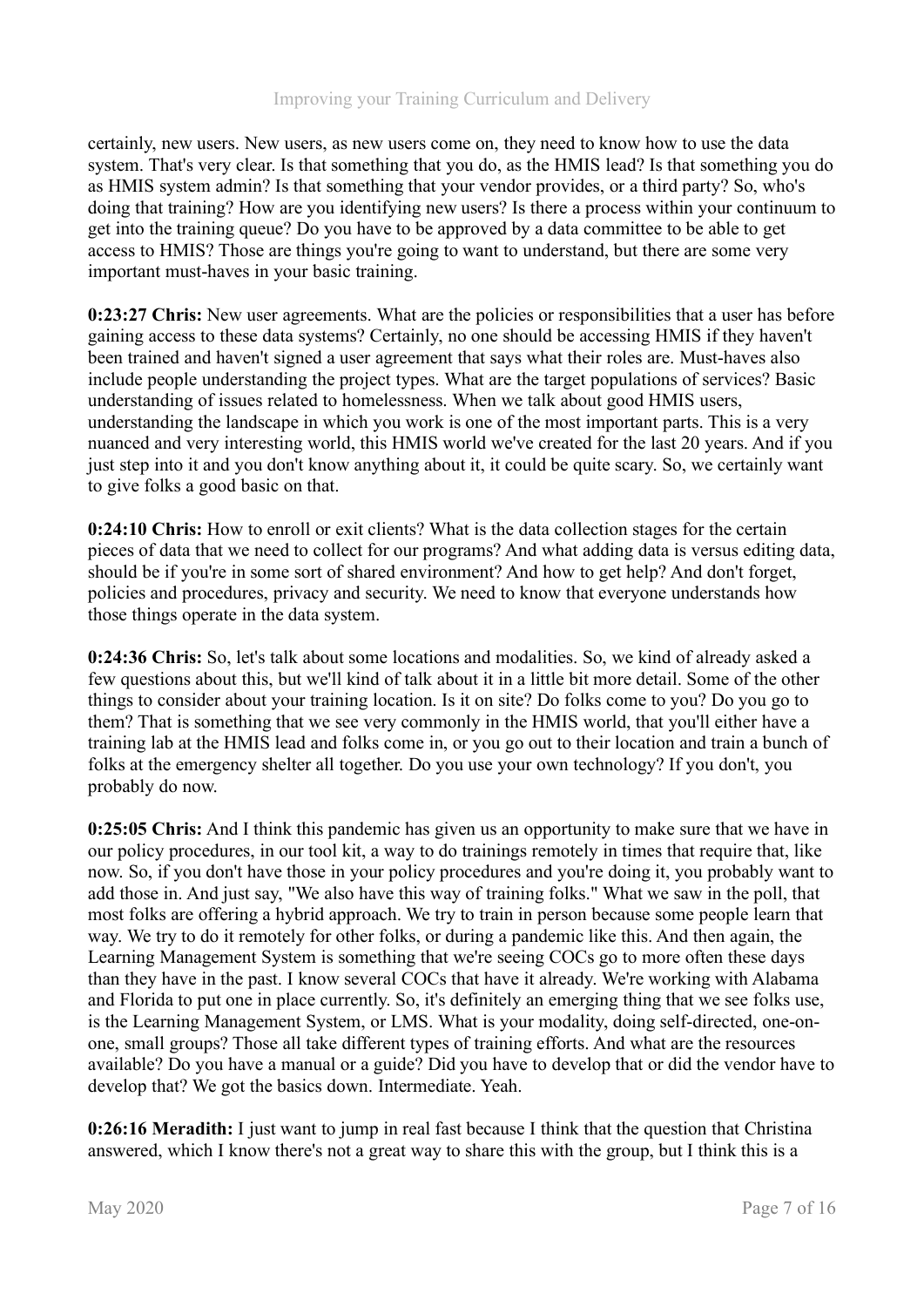good point, because it's I think related to basic training. The question is, "The end users I teach range from social workers with bachelor's degrees to minimum wage shelter staff or volunteers with minimal computer experience. How do you bridge the gap for students with those different backgrounds?" So, I will chime in here and then Chris, if you want to add to that too. I think that goes back to those principles with the learning theory, and connecting the content focused on issues that are related to their professional responsibilities. So, I have a feeling that the volunteers or some of the less experienced or whatever frontline staff might have, versus the social workers that might be doing case management and have a different reason for using HMIS. Like, they have their different reasons for why they're using it. They're collecting different data for different purposes.

**0:27:21 Meradith:** And so, I think that connecting their training to their specific roles or their specific job responsibilities, is maybe a way to tailor that information to them in a way that it will be meaningful to them. Like if you just have a generic, "Everyone enter start and exit dates, everyone enter housing moving dates," like that doesn't necessarily resonate with them. Whereas the person at the shelter, helping them understand that length of stay is an important part of our measuring outcomes for performance in our shelter.

**0:27:54 Meradith:** So it's really important that we get the start date in on time, we get the exit date in on time, we get this done so that they can sort of tie that maybe a little bit more closely with the work that they do. As opposed to just saying, "Yeah, you just do it because HUD says to." So that would be one suggestion there. I think also then having those different modalities available for people to go back and reference if, let's say you do a one-on-one training where it's mostly you talking to the group, maybe having one pagers or tip sheets or something that you can direct them back to. Because again, using those assumptions that they're internally motivated, they have experience they want to learn, they may just want to go back to it after the training session is over. So, having those resources that they can take that on themselves might be really helpful. Chris, do you want to add anything to that?

**0:28:48 Chris:** No, I think that was well answered Meradith. I think you know, my general guidance as I have been a trainer in my past life as well is, meet people where they're at. Do the best you can to meet folks where they're at. I know when I was first doing HMIS training in the early 2000s in my CoC, there are folks who hadn't used, really used the computer before. But that was a whole different challenge. I had to kind of do that. And I think that thing you said that's really important is that context setting. Why is this important? Why is the data important? How does it affect? So, there's this idea of the data being interconnected between the federal partners, the system performance measures, and folks don't just understand that when they walk in the door. And once you make it important, I think training does become a little bit easier. Folks grab on to it a little bit more. It can't be understated.

**0:29:34 Chris:** We're going to do a session, I think on Thursday or Wednesday, rather, around staffing. What a healthy staffing pattern looks like? And I think one of the things I say in that session is one of the most important things I look for in a user or a system admin or anyone is, "Do you care? Is homelessness something that you want to really work in for a long time?" That passion part covers so many other holes you might have in your knowledge or your skill set, just caring. So, if you're interested in that topic, Ryan and I are going to talk about that I believe on Wednesday morning.

**0:30:07 Meradith:** S2. Let's get back into the training types. So, we're going to get into our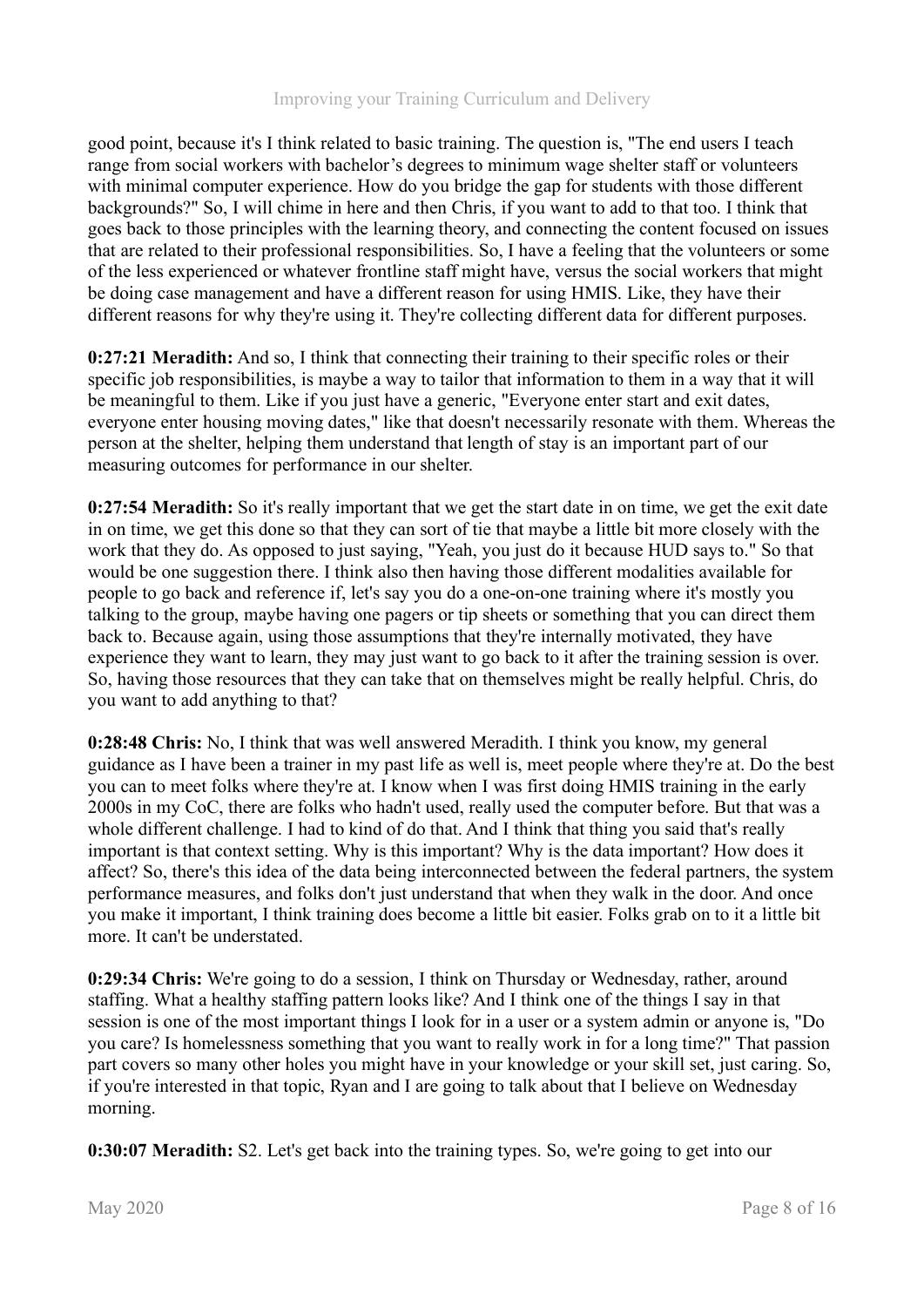intermediate training. Again, who offers this, Is this you? Is this the vendor? Things get more technical, sometimes you might leverage the vendor trainings a little bit more. But remember that you still have to train on how you do things. And intermediate trainings are going to be part of that. Are there any training parts. Are there any parts of these trainings that need to be updated annually? Certainly, there are when we change the data standards every two years, you might have to change your reporting. You have to report your data collection, you might change your training to accommodate that as well. So here are a couple different types of intermediate training things that we believe is, are pretty important.

**0:30:51 Chris:** Generating reports. A lot of times we use HMIS because we need to get the data out for our funders. So, whether it is the APR, the CAPER, or my favorite report, the PATH annual report, you can definitely need to train folks on that. How to generate a CSV. Obviously, we have some federal partners that require that, the CoC and ESG programs, and even the PATH program encourage you to do CSV. So that's something that as a user, you might really need to know at intermediate level. How to generate other universal CAM reports, specifically data quality reports, folks should be able to understand data quality. That is a really important piece of the use of HMIS. Understanding the relationship between project level data and system level data in that context setting.

**0:31:38 Chris:** In intermediate, we also have that use of HMIS for coordinated entry purposes. That can often be advanced training, depending on how complicated your coordinated entry system is. But certainly, in the intermediate section, we'd want to see something like that be discussed as well. This slide is going to look a lot like the last slide for basic training. Think about your locations, think about your modalities and those resources, are you going to need to develop those or that's something that the vendor is developing. Meradith, you're going to take us through some advanced HMIS training.

**0:32:12 Meradith:** Yes, thank you. Okay, so thinking about advanced, and I think these ties again, I'm going to keep feeding this horse. This ties back to our theories like, we have advanced HMIS training that probably should be targeted towards advanced users that want to escalate their knowledge and understanding to this greater degree. Like, if you bring in sort of back to that original question, maybe some of your frontline staff or volunteer staff that are there just to feed meals, or not just to feed meals, but they're doing some short term sort of more basic tasks, so to speak, they might not be interested in these advanced trainings. So, it may not be helpful to have them do these types of trainings. So, knowing your audience, knowing what is going to connect with them and knowing what is going to motivate them to be engaged and involved is going to, again, be something to think about when you're designing this training curriculum and you're thinking about who's going to get what types of training.

**0:33:19 Meradith:** So, with the advanced training, we're thinking more like creating custom reports and doing that higher level of data analysis. So really getting much more sort of into the data, into the database and doing that additional level of work. I think it's going to be important to think about, who's doing what here? Is the vendor offering different types of trainings or is the HMIS lead the one responsible for these trainings? And as the lead you may want to work closely with your vendor to see what type of resources, they do have available for these more advanced trainings.

**0:34:01 Meradith:** It's also going to be important for these trainings that are for the more advanced users, to think about minimum length of time as an HMIS user, pretest or other prerequisites. I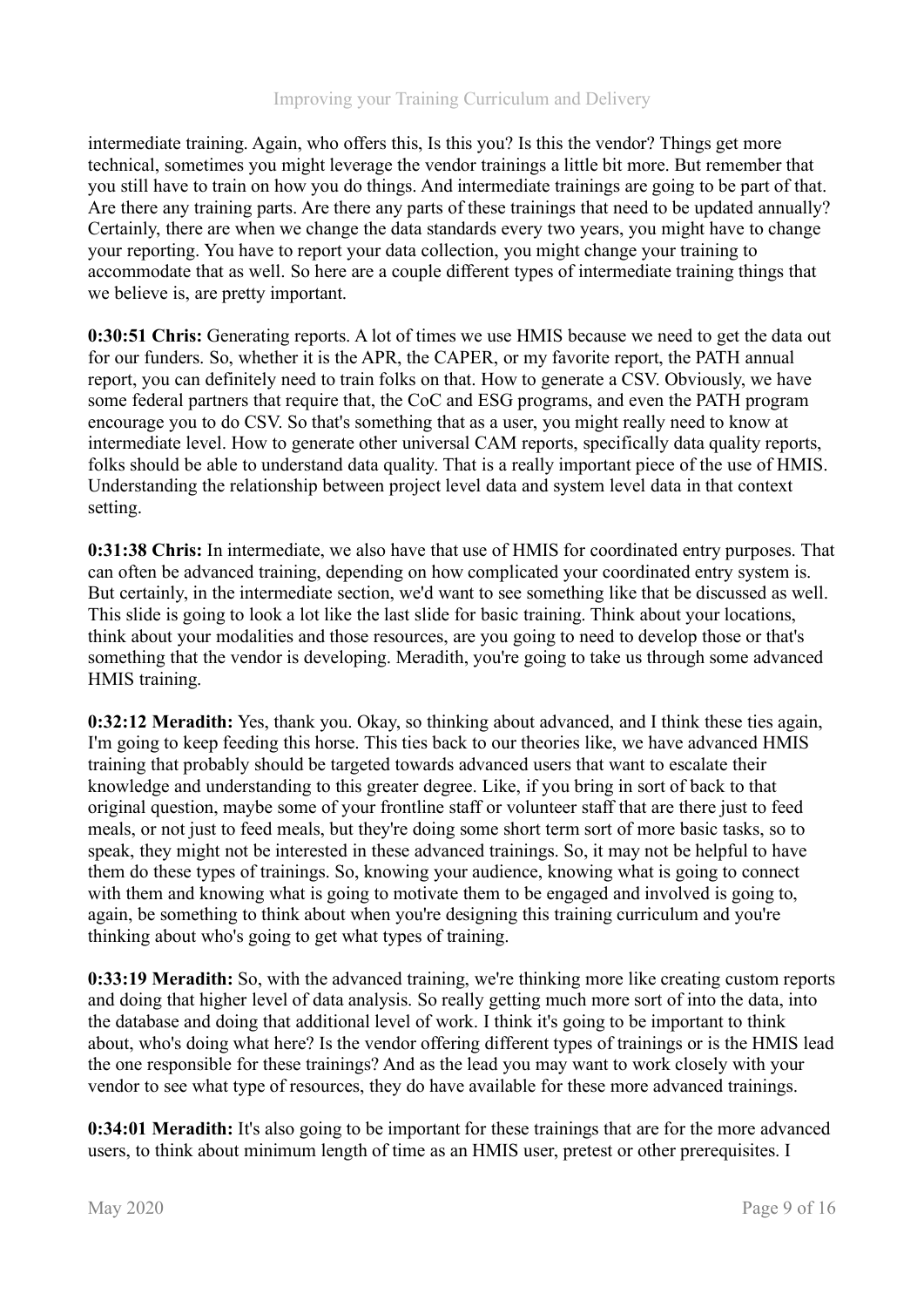know, for our system, we have an advanced HMIS training that we do for users that have been using the system for at least six months. They have to do a Intro to Report training before they would be considered for the advanced training. We call it the Advanced Training Academy. They have a quiz that they have to test because they really want to... We want to make sure that those folks that are moving to this last level of advanced training are prepared to have a useful experience. We don't want to put people into this training that are struggling to turn their computer on. They may want to be in that training, but it's not going to be an effective training if you were working really hard on those basics of making sure that you know how to enter and exit a client or do those more simple things.

**0:35:08 Meradith:** It's similar to what Chris was saying before. It's going to be important to think about how you are administering these types of advanced trainings. Are these on-site, are they a hybrid approach or remote? It's been our experience with these trainings that that sort of hands-on approach is much more effective, and doing the actual analysis and doing the actual building out of these custom reports together so that you've got the trainees and the trainers that are working closely to do this in real-time, like building reports in real-time. That's the other consideration to think about with these advanced trainings. You're going to need more time. We're not talking about an hour-long WebEx training or something. We're talking probably more like a half day or longer, really trying to get in there and do that hands-on learning and within the small group or one-on-one. And again, for use sysadmins, make sure that you're connecting with your vendors to see what resources they may already have available to you for these purposes, for these advanced types of sessions.

**0:36:22 Meradith:** I think the last one here, we want to make sure we talk about too, is the existing user training, so like ongoing user training. I think that most CoCs that I've interacted with, they do have ongoing training. Chris was talking about this earlier, too. With every two years, at least, the HMIS data standards are going to get updated. What impact does that have on your system? We've actually seen a few times where there wasn't a good training plan in place when the data standards change, and we see those AAQs come in and we see, "Oh my gosh, what do I do?" "Where do I put this data?" "It's not there anymore." "That field is gone." "That, this is gone." And, "I don't know what to do." And so, having that plan in advance for that ongoing type of training is going to be really helpful to your users in keeping their baseline knowledge the same. You don't want to get a good system in place, everyone's cruising along for about a year and a half and then, the data standards change and no one can do their data right. So, it's going to be really important to have that planned out.

**0:37:32 Meradith:** Similarly, vendors I know are releasing new features very frequently, so... Or there's a time like this where there's unfortunately a pandemic and I know that the vendors are putting screening tools out into systems, they're putting new fields out into systems. There's a variety of different things that are changing right now in the environment that we live in, and making sure that you've got a clear plan on how you're training all of your users on those points is going to be really critical to your success. Because if you just launch new fields and you just launch new assessments and new forms and people don't know what they are, they're not going to get filled out correctly. And so, you may have to modify the way that you're doing your training in these everchanging times. You might not have the ability to do your small group, bringing people together, probably not in-person [chuckle] So, how can you reach into your toolbox and look at one pagers or tip sheets that you maybe send out, but then follow-up with a phone call or follow-up with a webinar, so that you can actually have that interaction with folks.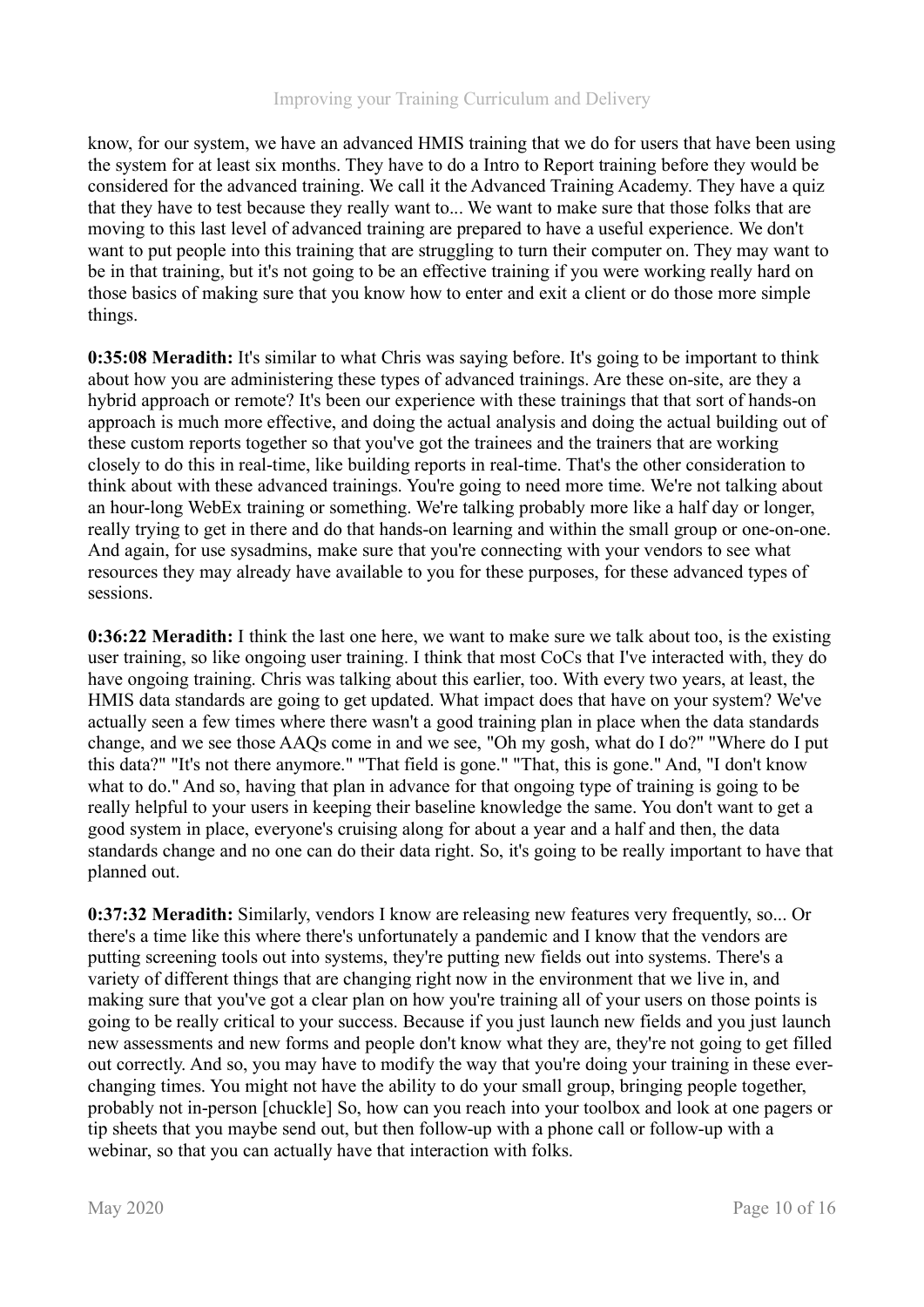**0:38:38 Meradith:** Or, this is where an LMS would be really helpful, too. So, you have that resource library of different places or different documents and guides and tools for folks to use. I think I talked through these. Sorry, I went a little bit out of order there. Okay. Let's pause for a second. I think there might be a question we want to talk about before we move into, actually, implementation. Chris, is there something you wanted to...

**0:39:09 Chris:** Yeah, yup. There were two questions that came in that I think are good to ask at this moment and... Laura wrote in and said she's not sure if other folks are having this problem, "Struggled to get users to understand the nuances of the software they use. Our HMIS software has become quite complex, as you know. I can train and retrain on how to complete a workflow, but it gets messed up because of the system requirements. This has made it difficult by the fact that users don't access the system every day and they don't get that daily practice." So, is there any guidance you would give to Laura in that situation?

**0:39:44 Meradith:** That's a good question. I think that if there's something unique to your software, I think talking with your software provider, and then seeing what resources they might have available to you could potentially be one option. They may have standard kind of can guidance or they... Maybe, in your agreement with them that they provide that for you. So, I would talk to your vendor about that. I think, two, and I meant to say this earlier. I think there was another question about modality and how do I know which one to use and it's not practical to do different trainings for every single person. Maybe you can do a survey of your community and maybe you can have a focus group or use your HMIS, most places have like a work group. Figure out what's going to work well in your community.

**0:40:32 Meradith:** If you're a large balance of state, absolutely, you're not going to be able to do like one-on-one, face-to-face trainings all the time, even under the best of circumstances. So I think that looking at a sub-committee or some sort of task force that's looking at what kind of training works for your community, and serving them, and we're not saying like, "Throw out all your training materials and start over." But maybe there's some improvements that can be made based on feedback that you get from your community. I would also love, if other people had feedback. If you, to Laura's question here, specifically, I know we don't have the best way of exchanging and making this interactive right now, but if you have suggestions, you could put those in the Q&A and we can send a response out to everyone so that you can see those responses too.

**0:41:28 Chris:** Yeah, I'm going to make a statement, I'll ask you one more question. So, Christina also wrote in and said that she offers a step-by-step walkthrough of a typical entry in a PDF with screenshots that she gives to new users with their credentials, allows them to remind themselves of the workflow. So that may help you Laura but may not. The last question I can see at the moment is from Aaron, and writes in it says, "Is there any guidance on having annual certification trainings? Like trainings to maintain access to HMIS." They've been thinking about that, but not sure what would be useful to include. So, any thoughts on that Meradith?

**0:42:05 Meradith:** So, I can tell you what our experience has been. I don't know what others, but I know at one point we had what we were calling plus hours. So, we didn't do a certificate project or process, we rather said, "You need to take at least six credit hours." Kind of a continuing education process, really, it wasn't a certificate, but you had to do your plus hours throughout the duration of the year. Which, at the beginning, sounded like an awesome idea. And I think that there's some real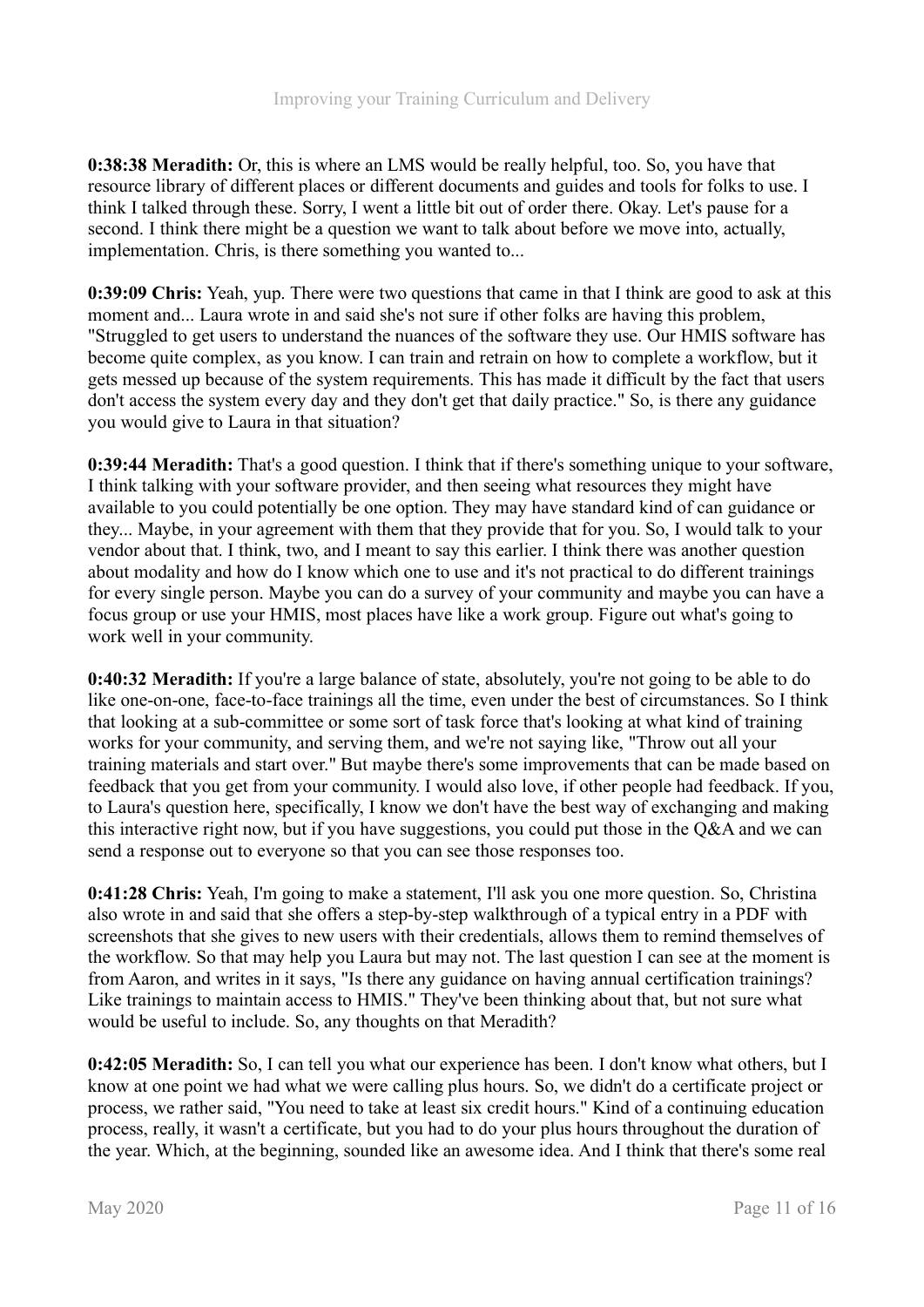merit in there. But I think the thing to think about with that is the maintenance of it, because if you're going to make the requirements that your users have all of these hours of training, or they get a certificate, which are all great ideas.

**0:42:54 Meradith:** You have to look at what your capacity is, to make sure that happens also. Because we found for our hundreds of users, it was a real challenge to offer enough training, that were meaningful, that let people get their hours. So, I would just caution you to think that process through, and I think then that's where you're going to think about your modalities. Like if you have a pre-recorded... Which it didn't look like most people did, if you had a pre-recorded session, then maybe that's one way that they could check those boxes and say that they did those pre-recorded sessions, and that wouldn't take a ton of your staff capacity to get that done. But if you're going to make them do face-to-face or small group, think about the capacity impact for you and your staff.

**0:43:38 Chris:** Yeah, and I'll just say this, Pat wrote in also with a good point that "using your data quality information to target those users that are causing you poor data quality or are clearly not entering data correctly, is a good way to do a new refresher as well". So, thank you for that tip Pat.

**0:43:54 Chris:** I'm going to move it forward to the curriculum implementation. So, we need to develop the curriculum, but then we need to do something with it, and this is kind of some of our thoughts on what you can do with it. This is going to get a little bit deeper, some of the things, but Meradith and I have already kind of touched upon. So again, developing the curriculum, this is the first step; You need to actually do the training. Rubber hits the road here. Implementation of consistency thorough training leads to HMIS success. You get better data quality, you get better users, all sorts of good stuff happens, and we have different ways that these happen nationally. We have HMIS leads doing training, we have the train the trainer model, you train someone that means well, maybe a agency administrator or something like that, and they actually train the folks below them.

**0:44:40 Chris:** The vendor, a lot of vendors are offering training, as they should. They are the ones after all that have the software, that you're using, and we have seen some third-party trainers, that just do HMIS training nationally. I know myself, back in the early days, in the early 2000s, I did lots of training in Virginia and Maryland for other CoCs that didn't have staff and kind of worked that way. So that is also a route to go, if you just need a trainer. And training isn't for everybody. Some people are really good at it and some people really struggle with it. And it's scary to sit in front of people and talk. So not everyone's a good candidate to be a trainer.

**0:45:17 Chris:** Some of the modalities that we have talked about, but I'll get into a little bit more detail, obviously, a lot of us focus on in-person trainings. Because when folks can separate themselves from their day-to-day work, when they can sit down and look at something, they're more likely to remember something. Obviously, this is not the case for all adult learners, as we talked about. There's lots of different types of adult learners.

**0:45:40 Chris:** Logistics can be very difficult and cause lack in training. We see folks saying, "You're in the queue to be trained, but it won't be a month." Well, that kind of means that maybe that's not the right modality for you, to be doing your training. You don't want folks waiting and waiting and waiting for training. That's not a way to get your data in your data system. Remote training, obviously, is what we're doing today. Typically, Meradith and I would be in front of you, in a cold or hot room, depending on the room, at a conference, but we're not, we're not able to do that.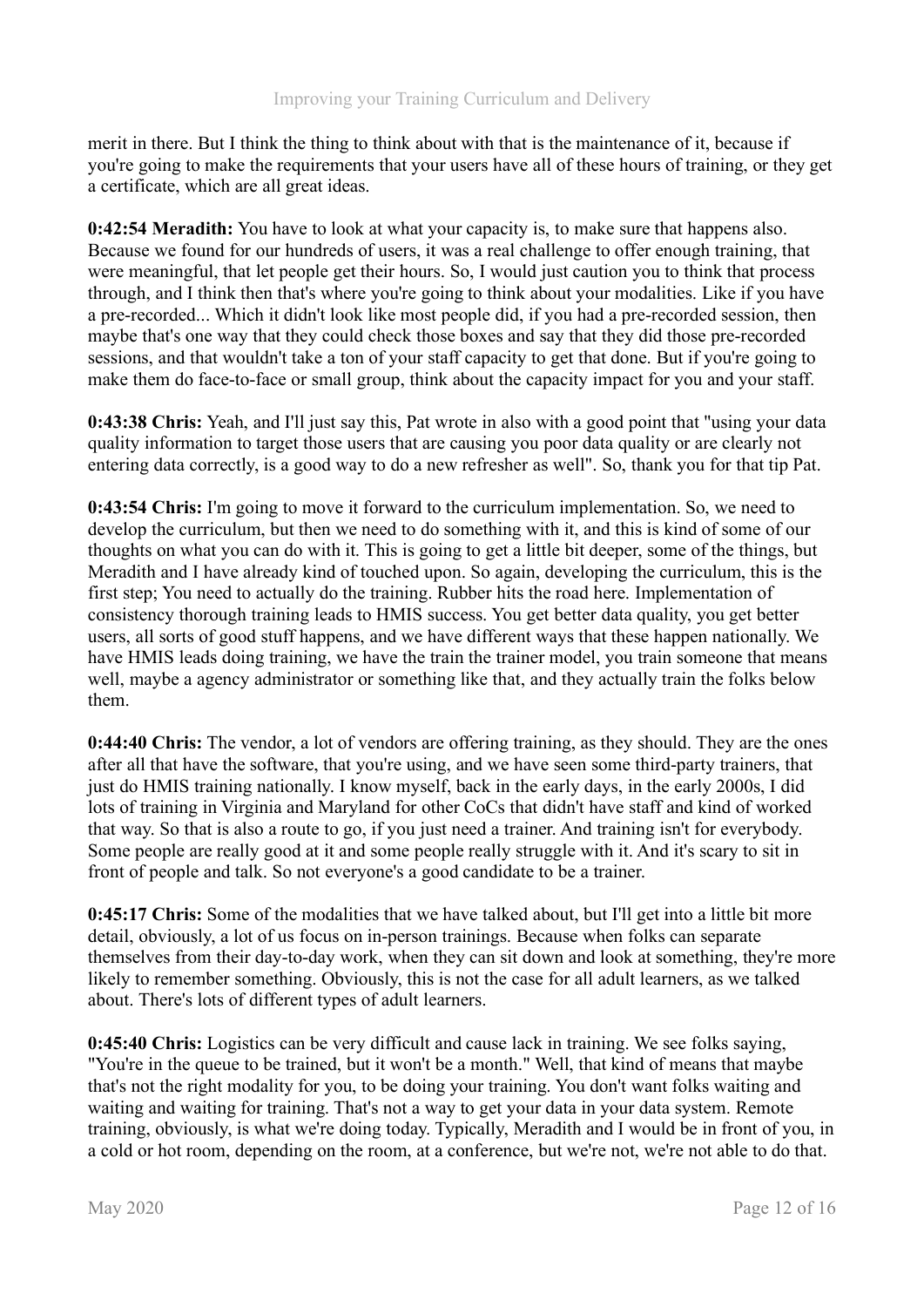And you're not able to train folks that way. So, whether you live at Zoom or Adobe Connect, like we're using today, doing remote training is going to be very useful. Whether that's recorded remote training or whether that's live remote training.

**0:46:24 Chris:** Again, certain users, certain learners are going to like this better than others. It can be easy to manage. This session, thankfully, we have support from Cherita and her tech team at TDA. It's pretty easy to operate. Meradith and I just talk, and educate you, while this whole system kind of keeps itself going. So, it can be easy to manage, once you learn the system. So, if you're using something complicated like Adobe Connect, you want someone like Cherita from TDA, here to have your back, in case something goes wrong. More immediate, you can be, you know, more purposeful.

**0:46:57 Chris:** Pre-recorded. Some folks prefer this. I myself struggle with pre-recorded trainings. I struggle to focus [chuckle], I struggle to stay seated [chuckle].. But it can be very useful for certain types of learners. It can be difficult to record post, edit those things. That's a different skill set we might not have. So that might be a consideration in using that modality versus not, but these often go very well with having some tests. So, watching a video and then taking a test, or getting some sort of certification to make sure that the learning actually occurred. So that is a practice that does work fairly well with a pre-recorded modality.

**0:47:36 Chris:** Next, you've heard us talk about it, maybe you even have one. A learning management system. HUD has a learning management system. We just call it HUD LMS, so it's a place where we can post recordings, we can post tests, we can do all sorts of things up there. Learning management systems, again, our friends in Alabama, and Florida are currently going through this process of identifying learning management systems, developing curriculum and then posting it up there and having folks be trained that way. This again is good for some adult learners and not others. It can be difficult to develop though. There's a lot of leg work, a lot of background to put these things together. But once the content is created, most of the management systems are pretty easy to manage. Again, this also lends itself very well-to-training tests and certificates for adult learners to ensure that the learning has actually occurred, and, you can update those content as the vendor changes the software or as the data standards change in 2022, for instance, as we know that they likely will.

**0:48:40 Chris:** So LMS again, they often are a different system from HMIS. There's something you can buy and have as part of your training package. Other modalities, written guidance: Meradith talked about written guidance, we, Meradith and I develop a lot of that written guidance that you guys train yourselves, that they get trained on, and then you have to develop that for other folks. Those could be guidebooks one-pagers just some quick tips. We've seen that as well. And then find a place where you can answer commonly asked questions or provide resources to your folks. So written guidance might be things that the vendor produces or might be things that you produce, based on maybe your local policies and procedures, that kind of thing. And that's really our in-depth on modalities, and Meradith, I believe that brings us to the end of our actual content and we have, I believe 12 minutes left.

**0:49:34 Meradith:** Yeah, and we've got some pretty great questions, that they're not really questions, but suggestions from our participants here that is making me really wish we had the ability for them to chat or talk or something, but that's okay. We'll improvise, here and we'll get through. So, I just want to read a couple of these. I did send them back out, but I just wanted to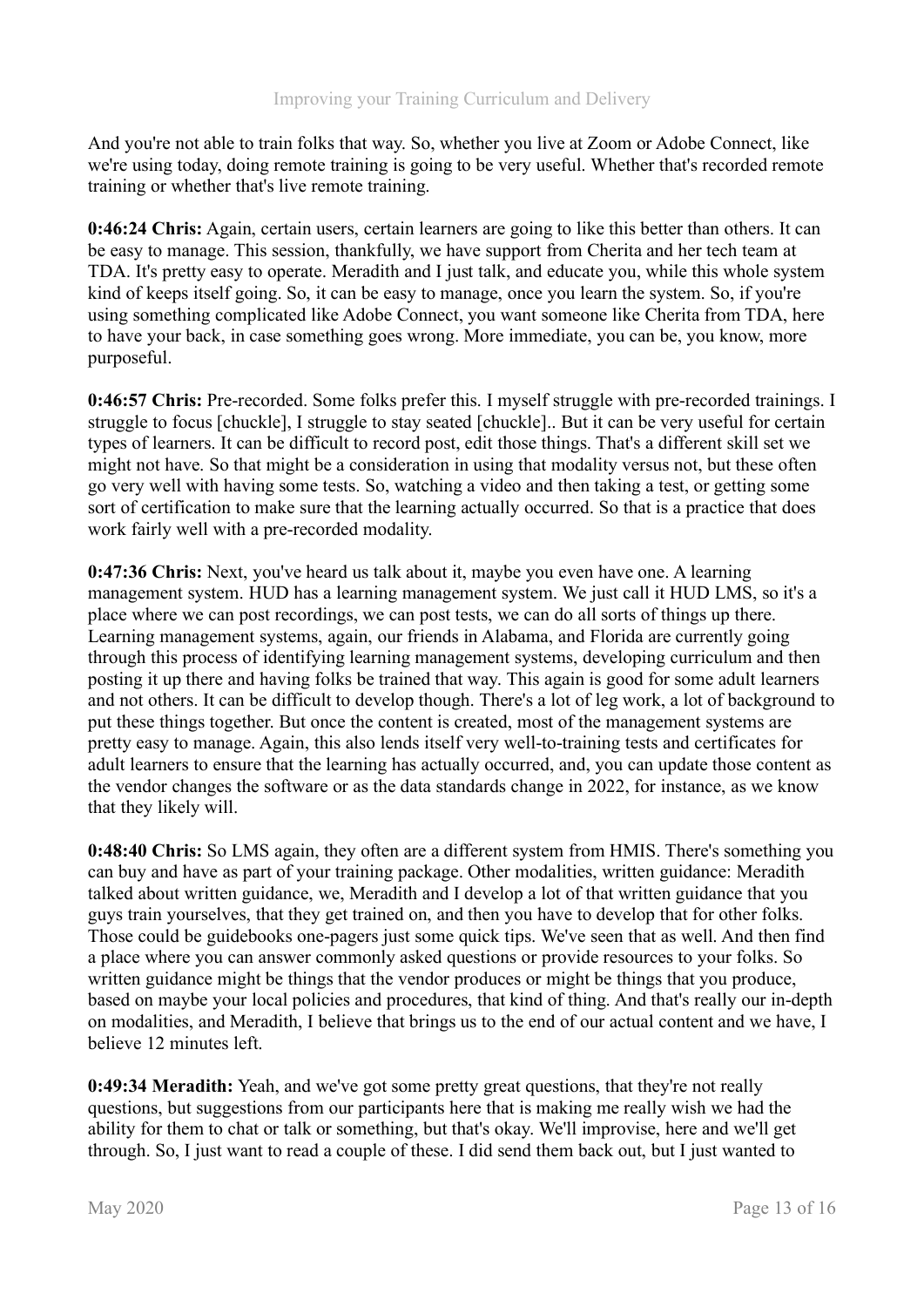comment on them a little bit. There were some specific tools that were referred to which is really nice.

**0:50:05 Meradith:** So, someone suggested Screen Digest or Skiff, if you will, as a useful tool for workflow. So, thank you for sharing that, Donna. Also, the folks in Alaska have utilized Captivate to record the Alaska HMIS intro training and the privacy of security training, which I think is a really great point. You're not using it for everything, you're using it for some of those, standard trainings that everyone's going to have to do, that are really policy-based. So, they have those recorded, they use it, they rigged it, so that the users have to do a quiz, and submit it via Google forms. And according to Holly, it's a huge time saver, so that's great. And then once they get into the one-on-one Webinars, their time is used for specific user workflow needs. So, I think that's an excellent example and I hope you marked the amazing section there on that earlier poll. I think that's a really good example of using different modalities and using different modalities for different types of trainings. That's a really, really great example, thank you.

**0:51:17 Meradith:** And then Katie had one from Michigan, who they've been using an LMS for the past five or six years. And she believes well worth the time to set up. They're a state-wide implementation, but their lead staff can see all users training results and local sysadmins can see their specific trainee's result. So that's really exciting. And I think I asked her which one they use, and I don't know if she responded. I haven't found the answer yet, if she did.

**0:51:48 Chris:** See if this is Katie from Michigan, says they use Joomla LMS, which requires a bit of setup... But I think she mentioned before. The setup is well worth it. So, all that work up front is well worth it in the end. So, Joomla LMS.

**0:52:10 Meradith:** Yeah, and... Just to say to Katie suggestion, I would very much support this. Do your own research too, and find out what works for you, because that has been some of the feedback or questions we've seen come through also. People, they're not sure where to start, or what to do and it's going to depend on what your system needs. Like, the Cadillac may be enticing, you may want all the bells and whistles, but if you actually just need the Taurus, right? I don't know if they make Taurus anymore but like... [laughter]

**0:52:44 Chris:** I don't think so.

[laughter]

**0:52:46 Meradith:** Ford, whatever... You know, the thing that's going to get you from here to there, if that's what's going to work for your system and for your curriculum, keep it simple. You don't need to make it super complex and complicated if that's more than what you really need.

**0:53:03 Chris:** Yeah, and Christina writes in and says that we here in Colorado, which Christina... I'm also here in Colorado, are making the case to also try to transition their training to LMS training. As I said, this is something I've seen emerge in the last two years, I knew a few CoCs doing it, but now a lot of CoCs are kind of headed that way, and really trying to set those LMS up to reduce that load of all that time training. Let's remember, the HMIS users, that's a group of folks who have a lot of turnover. So training is always a need. So, Christina, I'm glad that our state of Colorado is looking into that.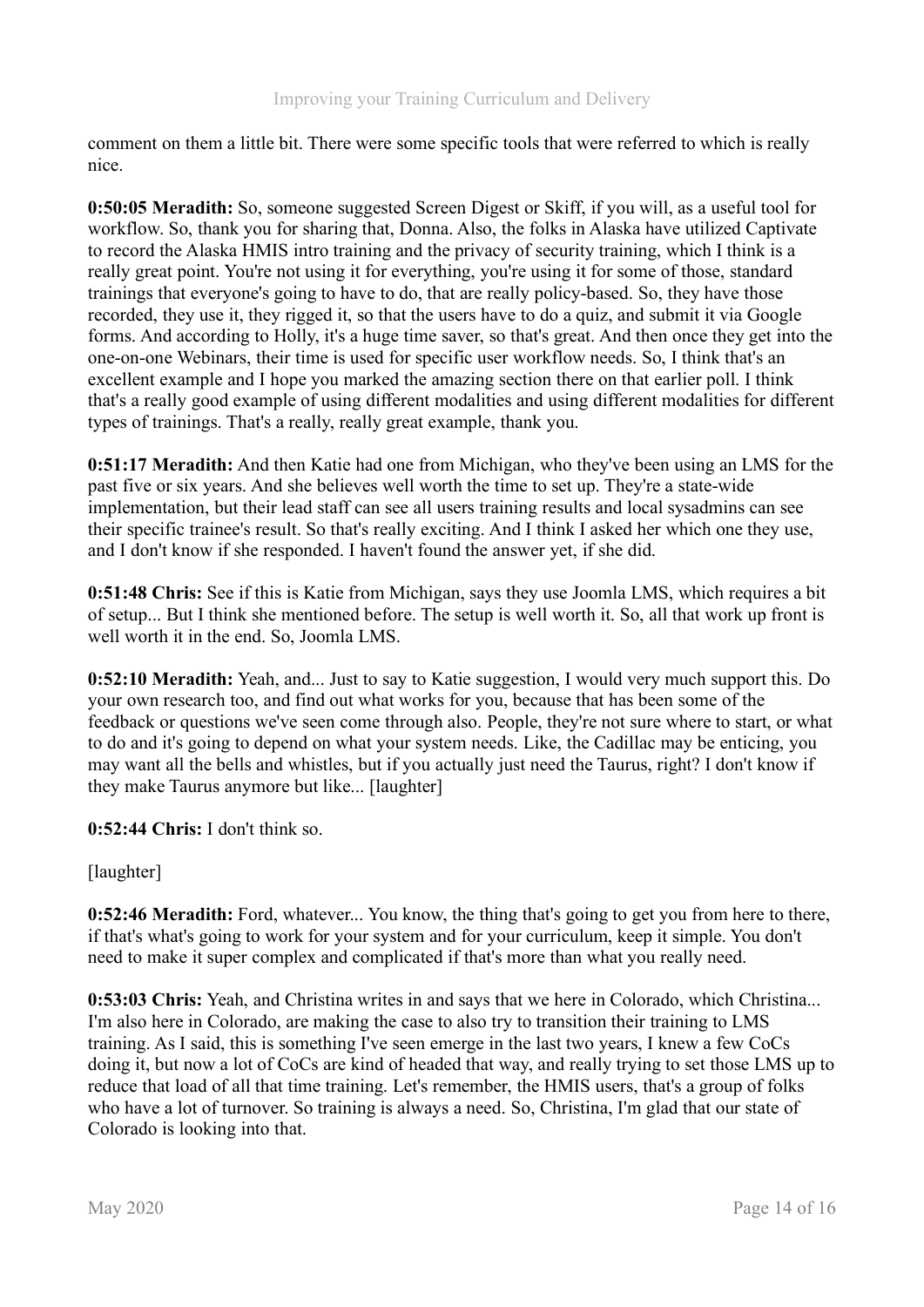**0:53:51 Meradith:** And you all will see I'm just hitting thank you on all of these, because I don't think you can see them until we respond to them. So those of you that are sharing thank you for doing that and keep them coming in. If you have other suggestions, then Chris and I will make sure that we get those sent back to everyone so that you can see them.

**0:54:16 Chris:** It looks like there's a comment from Andrea Carey... Andrea Carey excuse me from North Carolina, I'll just read as well. For pre-recorded, we've had limited success making the videos short, like less than 10 minutes and hopefully close to the five. Testing remotely has been a challenge, even in 10 to 15 minutes is too long for some folks to retain information. Do you have any suggestions about how to make visual, audio, reading and kinesthetic testing? Meradith, I don't have an answer to that, first day.

**0:54:54 Meradith:** I don't know, and maybe one of our excellent colleagues here from our participants knows, but I know that there are software that do the testing throughout the delivery of the curriculum, so as to not make it 20 minutes of content and then a quiz at the end to make it more interactive. I do not know the specific names of any software that do that. But I think that some folks are coming in already with suggestions. We'll send those back out to you all, but that might be an option also. Yeah, so just...

**0:55:45 Chris:** Looks like we've received another platform that someone uses Talent LMS, Anthony Hart, thank you for sending that in.

**0:55:54 Meradith:** Yeah, and I think that Jeff made a good point in San Diego, they break the training up into steps. So, sort of that's kind of what I was getting at, they break it into steps, and then give them a guide for the data entry practice, in addition to the quizzes. So, I think making it into those chunks that are relatable and accessible is going to be something that makes sense for most folks.

**0:56:18 Chris:** And Kate writes in and says, asks if we have any thoughts on stepping up test clients, on training sites, and testing users by requiring trainers to go through the process? And then the trainer reviews what if the data was entered correctly? Certainly, I think that's a good hands-on technique. When I used to do training again 20 years ago, which makes me sound old, we would often either have them do test clients, or we would train them in the system and have them actually bring real client records that needed to put in and have them go to our website and actually do it hands on with me there helping them. So that's certainly a good tool, how you use it is kind of up to you. But it's definitely a good tool to have in your pocket.

**0:57:00 Meradith:** So my only thoughts on that, based on we have a user support team currently that goes out and does training and some of the feedback we've heard, and we've modified our training just a little bit is that some folks felt like, they were being set up a little bit like trying to do a little gotcha on that. And so, I think just being mindful, and attentive to the fact that they are trying to do a good job. And so I think when you set up a scenario that in real life, I can't say it's never going to happen, because we see all sorts of things happen that we don't expect, but you want to give people realistic and meaningful scenarios and test scenarios, when you're asking them to do those kinds of setups so that you're not setting people up to fail also. But I think that actually walking through and having that hands-on experience of enrolling a client, updating a record, editing a record, exiting a record, that has proven to be very helpful in most circumstances I've heard of.